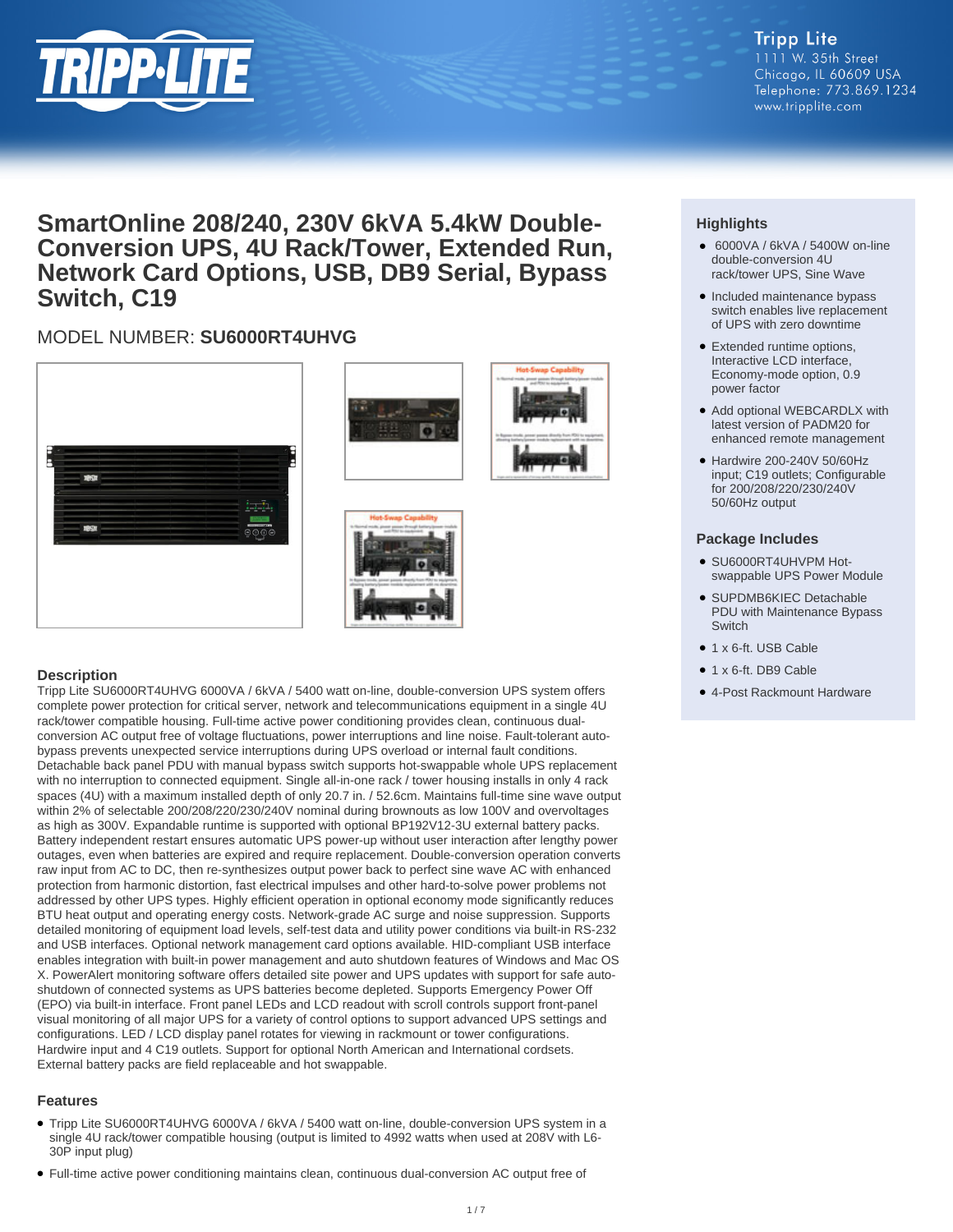

voltage fluctuations, power interruptions and line noise

- Fault tolerant electronic bypass maintains utility output during a variety of UPS fault conditions
- Detachable back panel PDU contains hardwire input line cord connection, output receptacles and manual bypass switch to support hot-swappable whole UPS replacement with no interruption to connected equipment
- Hardwire input and 4 C19 output receptacles
- Included rail kit supports 4U 19 inch rackmount installation in 4 post racks
- Optional 2POSTRMKITHD supports installation in 2 post 19 inch racks (1 required for SU6000RT4UHVG)
- Optional 2-9USTAND supports upright tower placement (1 required for SU6000RT4UHVG)
- Maximum installed rack depth of only 20.7 in. / 52.6cm
- Maintains full-time sine wave output within 2% of selected 200/208/220/230/240V nominal in double conversion mode
- Corrects brownouts to 156V at full load (100V at 50% load or less)
- Corrects overvoltages to 290V at full load (300V at 90% load or less)
- Supports 50/60Hz operation for worldwide frequency compatibility
- Double-conversion operation offers full-time AC to DC, then DC to AC conversion to maintain perfectly regulated sine wave AC output with enhanced protection from harmonic distortion, fast electrical impulses and other hard-to-solve power problems not addressed by other UPS types
- High efficiency ECONOMY MODE operation significantly reduces BTU heat output and operating energy costs
- Network-grade AC surge and noise suppression
- Supports detailed monitoring of equipment load levels, self-test data and utility power conditions via built-in RS-232, USB and network management card options
- Compatible with Tripp Lite UPS management card options TLNETCARD, WEBCARDLX, SNMPWEBCARD, MODBUSCARD and RELAYIOCARD
- Optional WEBCARDLX (sold separately) with the latest version of PowerAlert Device Manager firmware (PADM20) provides enhanced remote management capabilities
- PADM20 and PowerAlert Element Manager (PAEM) form a powerful tool for expanding maintenance functions in large installations, including firmware update checks and backup and restoration of device configurations
- Optional RELAYIOMINI interface module offers three configurable hard contact closure outputs for custom event notification (requires removal of USB interface module)
- HID-compliant USB interface enables integration with built-in power management and auto shutdown features of Windows and Mac OS X
- USB & Serial ports enable data-saving unattended shutdown when used with Tripp Lite's PowerAlert software, available via FREE download from [www.tripplite.com/poweralert](https://www.tripplite.com/poweralert)
- Front panel LEDs and LCD readout with scroll controls support front-panel visual monitoring of all major UPS functions with support for a variety of control options to support advanced UPS settings and configurations
- LED/LCD display panel rotates for viewing in rackmount or tower configurations
- Supports Emergency Power Off (EPO) via built-in interface
- Battery independent restart ensures automatic UPS power-up without user interaction after lengthy power outages, even when batteries are expired and require replacement
- BP192V12-3U external battery packs are field replaceable and hot swappable
- Intelligent battery management system with temperature-compensated charging extends battery life
- Some external battery configurations require the use of Tripp Lite's External Battery Configuration Software (see manual) ●
- Frequency conversion mode enables conversion of 60Hz to 50Hz or 50Hz to 60Hz (no de-rating)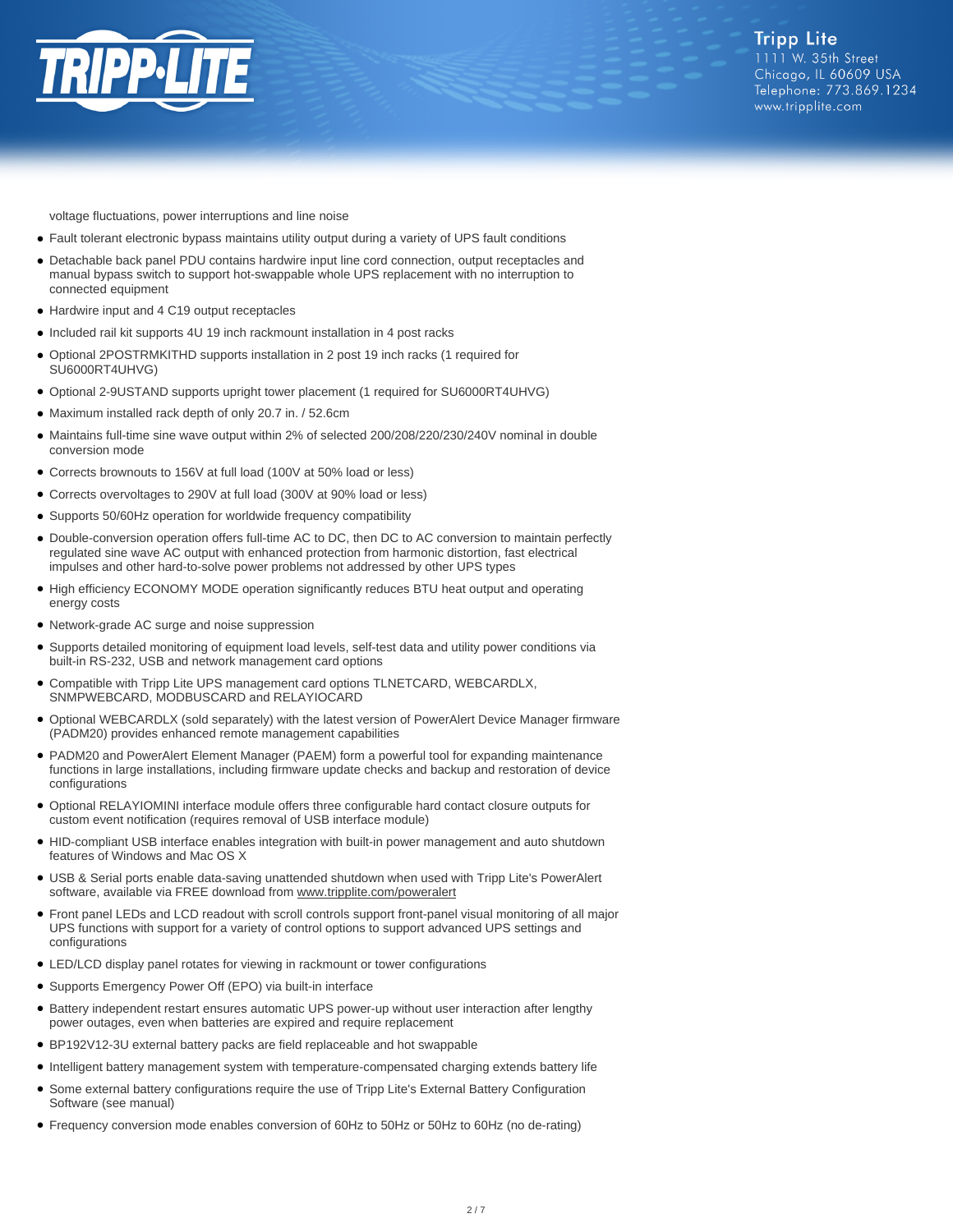

# **Specifications**

| <b>OVERVIEW</b>                                         |                                                                                                                                                                                                                                                                                                                                                                                                           |  |
|---------------------------------------------------------|-----------------------------------------------------------------------------------------------------------------------------------------------------------------------------------------------------------------------------------------------------------------------------------------------------------------------------------------------------------------------------------------------------------|--|
| <b>UPC Code</b>                                         | 037332157232                                                                                                                                                                                                                                                                                                                                                                                              |  |
| <b>UPS Type</b>                                         | On-Line                                                                                                                                                                                                                                                                                                                                                                                                   |  |
| <b>INPUT</b>                                            |                                                                                                                                                                                                                                                                                                                                                                                                           |  |
| Rated input current (Maximum Load)                      | 31.9A (200V), 30.6A (208V), 29A (220V), 27.7A (230V), 26.6A (240V)                                                                                                                                                                                                                                                                                                                                        |  |
| Nominal Input Voltage(s) Supported                      | 200V AC; 208V AC; 220V AC; 230V AC; 240V AC                                                                                                                                                                                                                                                                                                                                                               |  |
| Nominal Input Voltage Description                       | Factory configured to 208V                                                                                                                                                                                                                                                                                                                                                                                |  |
| <b>UPS Input Connection Type</b>                        | Hardwire                                                                                                                                                                                                                                                                                                                                                                                                  |  |
| <b>UPS Input Connection Description</b>                 | Supports North American 208/240V input (L1,L2,G) or International 230/220/240V (L,N,PE) input wiring; Optional<br>SU30ACORD offers NEMA L6-30P input                                                                                                                                                                                                                                                      |  |
| <b>Recommended Electrical Service</b>                   | 40A (200/208v); 30-32A (220/230/240v)                                                                                                                                                                                                                                                                                                                                                                     |  |
| Input Phase                                             | Single-Phase                                                                                                                                                                                                                                                                                                                                                                                              |  |
| <b>OUTPUT</b>                                           |                                                                                                                                                                                                                                                                                                                                                                                                           |  |
| Output Volt Amp Capacity (VA)                           | 6000                                                                                                                                                                                                                                                                                                                                                                                                      |  |
| Output Capacity (kVA)                                   | 6                                                                                                                                                                                                                                                                                                                                                                                                         |  |
| <b>Output Watt Capacity (Watts)</b>                     | 5400                                                                                                                                                                                                                                                                                                                                                                                                      |  |
| Output kW Capacity (kW)                                 | 5.4                                                                                                                                                                                                                                                                                                                                                                                                       |  |
| <b>Output Capacity Details</b>                          | Output capacity de-rates to 4992 watts when used at 208V with optional L6-30P line cord; Supports up to 105% load<br>continuously in double conversion mode, 106 to 125% for 1 minute, 126% to 150% for 30 seconds; Loads over<br>150% trigger immediate bypass mode operation to support loads directly from mains power; Double conversion<br>mode is automatically restored as the overload is cleared |  |
| Power Factor                                            | 0,9                                                                                                                                                                                                                                                                                                                                                                                                       |  |
| <b>Crest Factor</b>                                     | 3:1                                                                                                                                                                                                                                                                                                                                                                                                       |  |
| Nominal Voltage Details                                 | Voltage selection via front panel LCD interface                                                                                                                                                                                                                                                                                                                                                           |  |
| <b>Frequency Compatibility</b>                          | 50 / 60 Hz                                                                                                                                                                                                                                                                                                                                                                                                |  |
| <b>Frequency Compatibility Details</b>                  | Output frequency matches input nominal on startup; Frequency conversion mode enable conversion of 60Hz to<br>50Hz or 50Hz to 60Hz (no de-rating)                                                                                                                                                                                                                                                          |  |
| Output Voltage Regulation (Line<br>Mode)                | $+/- 2%$                                                                                                                                                                                                                                                                                                                                                                                                  |  |
| <b>Output Voltage Regulation</b><br>(Economy Line Mode) | $+/- 10%$                                                                                                                                                                                                                                                                                                                                                                                                 |  |
| <b>Output Voltage Regulation (Battery</b><br>Mode)      | $+/- 2%$                                                                                                                                                                                                                                                                                                                                                                                                  |  |
| <b>Output Receptacle Details</b>                        | Output receptacle and input connections are mounted on a detachable PDU backplate with bypass switch to enable<br>hot-swappable power module replacement                                                                                                                                                                                                                                                  |  |
| <b>Output Circuit Breakers</b>                          | Two 20A breakers protect 2 C19 outlets each                                                                                                                                                                                                                                                                                                                                                               |  |
| Output AC Waveform (AC Mode)                            | Pure Sine wave                                                                                                                                                                                                                                                                                                                                                                                            |  |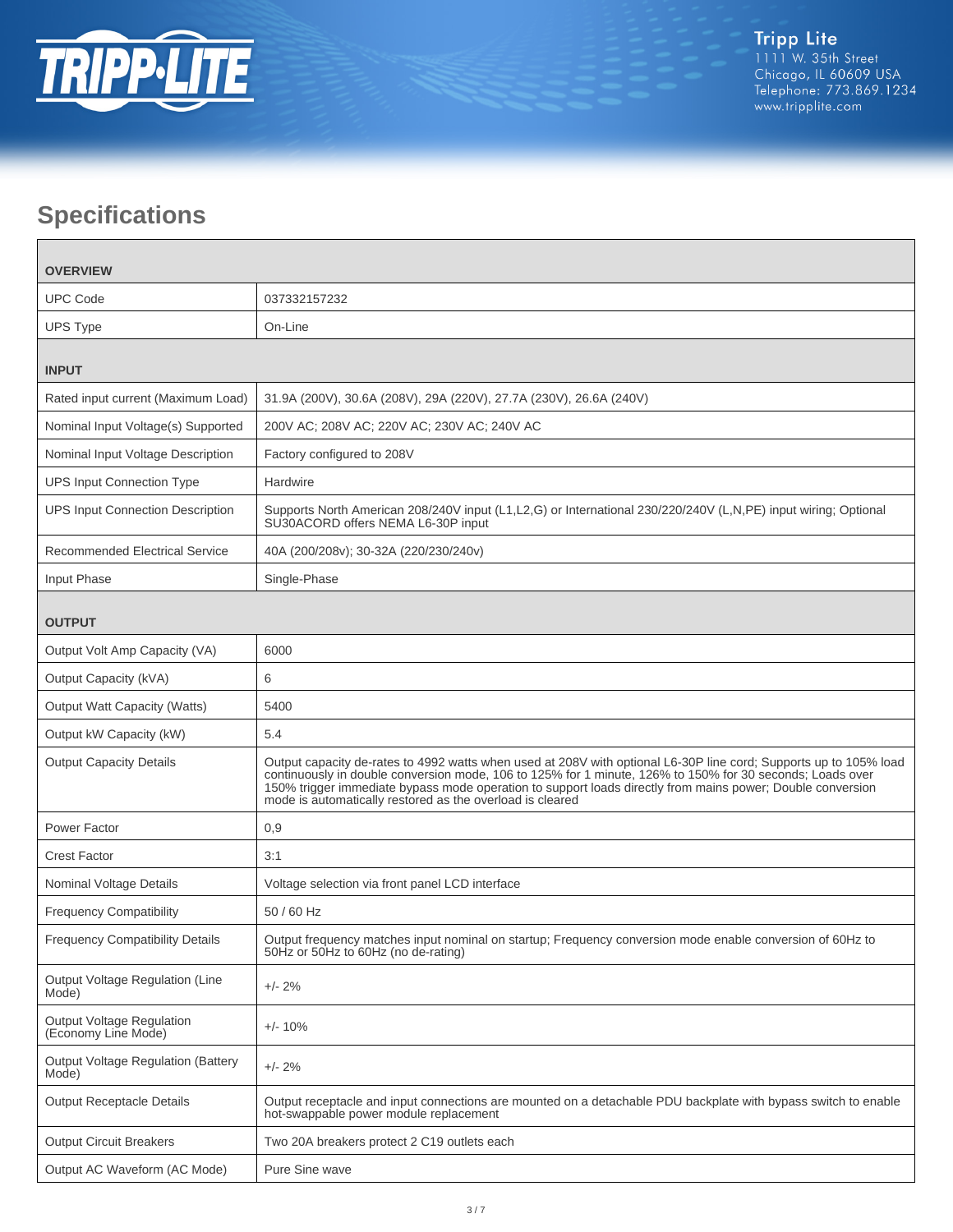

| Output AC Waveform (Battery<br>Mode)          | Pure Sine wave                                                                                                                                                                                                                                                                                                                                                                                                                                                                                                                      |  |
|-----------------------------------------------|-------------------------------------------------------------------------------------------------------------------------------------------------------------------------------------------------------------------------------------------------------------------------------------------------------------------------------------------------------------------------------------------------------------------------------------------------------------------------------------------------------------------------------------|--|
| Nominal Output Voltage(s)<br>Supported        | 200V; 208V; 220V; 230V; 240V                                                                                                                                                                                                                                                                                                                                                                                                                                                                                                        |  |
| <b>Output Receptacles</b>                     | $(4)$ C <sub>19</sub>                                                                                                                                                                                                                                                                                                                                                                                                                                                                                                               |  |
| Individually Controllable Load Banks          | <b>No</b>                                                                                                                                                                                                                                                                                                                                                                                                                                                                                                                           |  |
| <b>BATTERY</b>                                |                                                                                                                                                                                                                                                                                                                                                                                                                                                                                                                                     |  |
| <b>Battery Type</b>                           | Valve Regulated Lead Acid (VRLA)                                                                                                                                                                                                                                                                                                                                                                                                                                                                                                    |  |
| Full Load Runtime (min.)                      | 2 minutes (5400 watts)                                                                                                                                                                                                                                                                                                                                                                                                                                                                                                              |  |
| Half Load Runtime (min.)                      | 8.5 minutes (2700 watts)                                                                                                                                                                                                                                                                                                                                                                                                                                                                                                            |  |
| <b>Expandable Battery Runtime</b>             | Runtime is expandable with external battery packs                                                                                                                                                                                                                                                                                                                                                                                                                                                                                   |  |
| <b>Expandable Runtime</b>                     | Yes                                                                                                                                                                                                                                                                                                                                                                                                                                                                                                                                 |  |
| <b>External Battery Pack Compatibility</b>    | <a class="productLink" href="//www.tripplite.com/External-192V-3U-Rack-Tower-Battery-Pack-select-Tripp-&lt;br&gt;Lite-UPS-Systems~BP192V12-3U">BP192V12-3U</a> ; <a <br="" class="productLink">href="//www.tripplite.com/External-192V-2U-Rackmount-Battery-Pack-UPS-<br/>Systems~BP192V5RT2U"&gt;BP192V5RT2U</a> (limit 1); <a <br="" class="productLink">href="//www.tripplite.com/external-192v-tower-battery-pack-for-select-tripp-lite-ups-systems-su5000rt4u-su6000rt4u-<br/>su8000rt4u~BP192V787C-1PH"&gt;BP192V787C-1PH</a> |  |
| DC System Voltage (VDC)                       | 192                                                                                                                                                                                                                                                                                                                                                                                                                                                                                                                                 |  |
| Battery Recharge Rate (Included<br>Batteries) | 6 hours from 10% to 90% (typical, full load discharge)                                                                                                                                                                                                                                                                                                                                                                                                                                                                              |  |
| <b>Battery Access</b>                         | Front panel battery access door                                                                                                                                                                                                                                                                                                                                                                                                                                                                                                     |  |
| Internal UPS Replacement Battery<br>Cartridge | <a class="productLink" href="//www.tripplite.com/4U-UPS-Replacement-192VDC-Battery-Cartridge-1-set-of-&lt;br&gt;16-Tripp-Lite-SmartOnline-UPS~RBC5-192">RBC5-192</a>                                                                                                                                                                                                                                                                                                                                                                |  |
| <b>Battery Replacement Description</b>        | Hot-swappable, user replaceable internal batteries                                                                                                                                                                                                                                                                                                                                                                                                                                                                                  |  |
| <b>VOLTAGE REGULATION</b>                     |                                                                                                                                                                                                                                                                                                                                                                                                                                                                                                                                     |  |
| <b>Voltage Regulation Description</b>         | Online, double-conversion power conditioning                                                                                                                                                                                                                                                                                                                                                                                                                                                                                        |  |
| Overvoltage Correction                        | Corrects overvoltages as high as 300V (<90% load) and 280V (full load)                                                                                                                                                                                                                                                                                                                                                                                                                                                              |  |
| <b>Undervoltage Correction</b>                | Corrects undervoltages as low as 100 (<50% load) and 155V (full load); derates linearly                                                                                                                                                                                                                                                                                                                                                                                                                                             |  |
| <b>USER INTERFACE, ALERTS &amp; CONTROLS</b>  |                                                                                                                                                                                                                                                                                                                                                                                                                                                                                                                                     |  |
| Front Panel LCD Display                       | Selectable LCD display with scroll and selection buttons enables UPS control and detailed monitoring options;<br>LED/LCD panel rotates for viewing in rack/tower formats                                                                                                                                                                                                                                                                                                                                                            |  |
| <b>Switches</b>                               | Includes main power off/on switch, plus 2 switches to set and execute scrollable LCD functions. A manual bypass<br>switch featured on the detachable PDU allows for complete removal of the UPS during routine maintenance without<br>disrupting power to connected loads.                                                                                                                                                                                                                                                          |  |
| <b>Alarm Cancel Operation</b>                 | Alarm cancel switch                                                                                                                                                                                                                                                                                                                                                                                                                                                                                                                 |  |
| Audible Alarm                                 | Unique audible alarms for all major UPS, environmental and power conditions (see manual)                                                                                                                                                                                                                                                                                                                                                                                                                                            |  |
| <b>LED</b> Indicators                         | 6 LEDs indicate line power, online mode, economy/bypass mode, on-battery, charger and AC output status; LCD<br>screen offers additional information and control options                                                                                                                                                                                                                                                                                                                                                             |  |
| <b>SURGE / NOISE SUPPRESSION</b>              |                                                                                                                                                                                                                                                                                                                                                                                                                                                                                                                                     |  |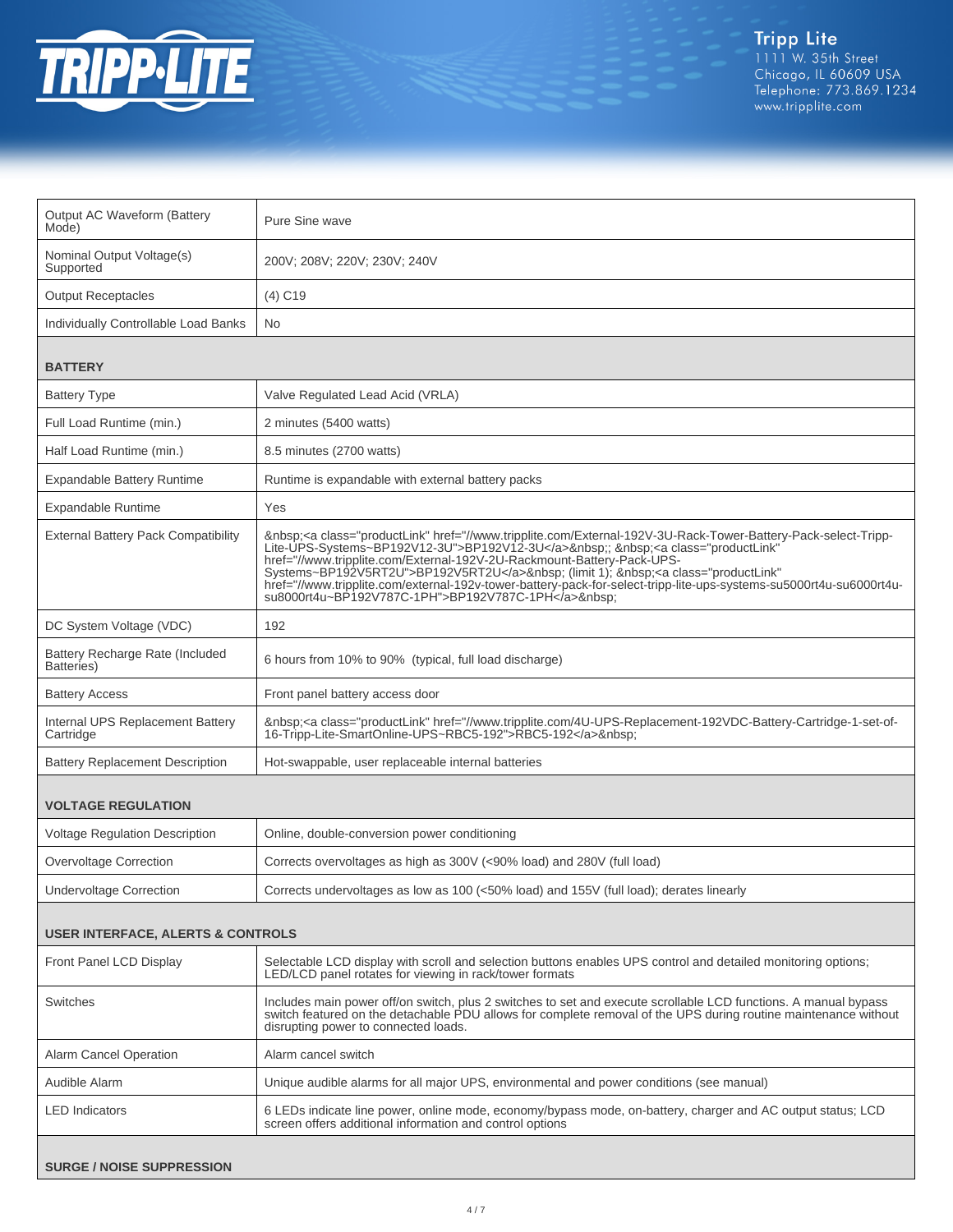

Tripp Lite<br>1111 W. 35th Street<br>Chicago, IL 60609 USA<br>Telephone: 773.869.1234<br>www.tripplite.com

| <b>UPS AC Suppression Joule Rating</b>                             | 2595                                                       |  |
|--------------------------------------------------------------------|------------------------------------------------------------|--|
| <b>UPS AC Suppression Response</b><br>Time                         | Instantaneous                                              |  |
| <b>PHYSICAL</b>                                                    |                                                            |  |
| Primary Form Factor                                                | Rackmount                                                  |  |
| <b>Cooling Method</b>                                              | Fans                                                       |  |
| Included Mounting Accessory<br>Description                         | Includes 4 post rackmount installation accessories         |  |
| Installation Form Factors Supported<br>with Included Accessories   | 4 post 19 inch rackmount                                   |  |
| Maximum Device Depth (cm)                                          | 52.58                                                      |  |
| Maximum Device Depth (in.)                                         | 20.7                                                       |  |
| Maximum Device Depth (mm)                                          | 526                                                        |  |
| Minimum Required Rack Depth with<br>External Battery Pack (cm)     | 74                                                         |  |
| Minimum Required Rack Depth with<br>External Battery Pack (in.)    | 29                                                         |  |
| Minimum Required Rack Depth<br>without External Battery Pack (cm)  | 62                                                         |  |
| Minimum Required Rack Depth<br>without External Battery Pack (in.) | 24.25                                                      |  |
| Primary UPS Depth (mm)                                             | 525                                                        |  |
| Primary UPS Height (mm)                                            | 174                                                        |  |
| Primary UPS Width (mm)                                             | 445                                                        |  |
| Rack Height                                                        | 4U                                                         |  |
| Shipping Dimensions (hwd / cm)                                     | 76.20 x 86.36 x 60.96                                      |  |
| Shipping Dimensions (hwd / in.)                                    | 30.00 x 34.00 x 24.00                                      |  |
| Shipping Weight (kg)                                               | 86.18                                                      |  |
| Shipping Weight (lbs.)                                             | 190.00                                                     |  |
| <b>UPS Housing Material</b>                                        | Steel                                                      |  |
| <b>UPS Power Module Dimensions</b><br>(hwd, cm)                    | 17.40 x 44.45 x 52.50                                      |  |
| <b>UPS Power Module Dimensions</b><br>(hwd, in.)                   | 6.85 x 17.5 x 20.67                                        |  |
| UPS Power Module Weight (kg)                                       | 48.99                                                      |  |
| UPS Power Module Weight (lbs.)                                     | 108                                                        |  |
| <b>ENVIRONMENTAL</b>                                               |                                                            |  |
| <b>Operating Temperature Range</b>                                 | +32 to +104 degrees Fahrenheit / 0 to +40 degrees Celsius  |  |
| Storage Temperature Range                                          | +5 to +122 degrees Fahrenheit / -15 to +50 degrees Celsius |  |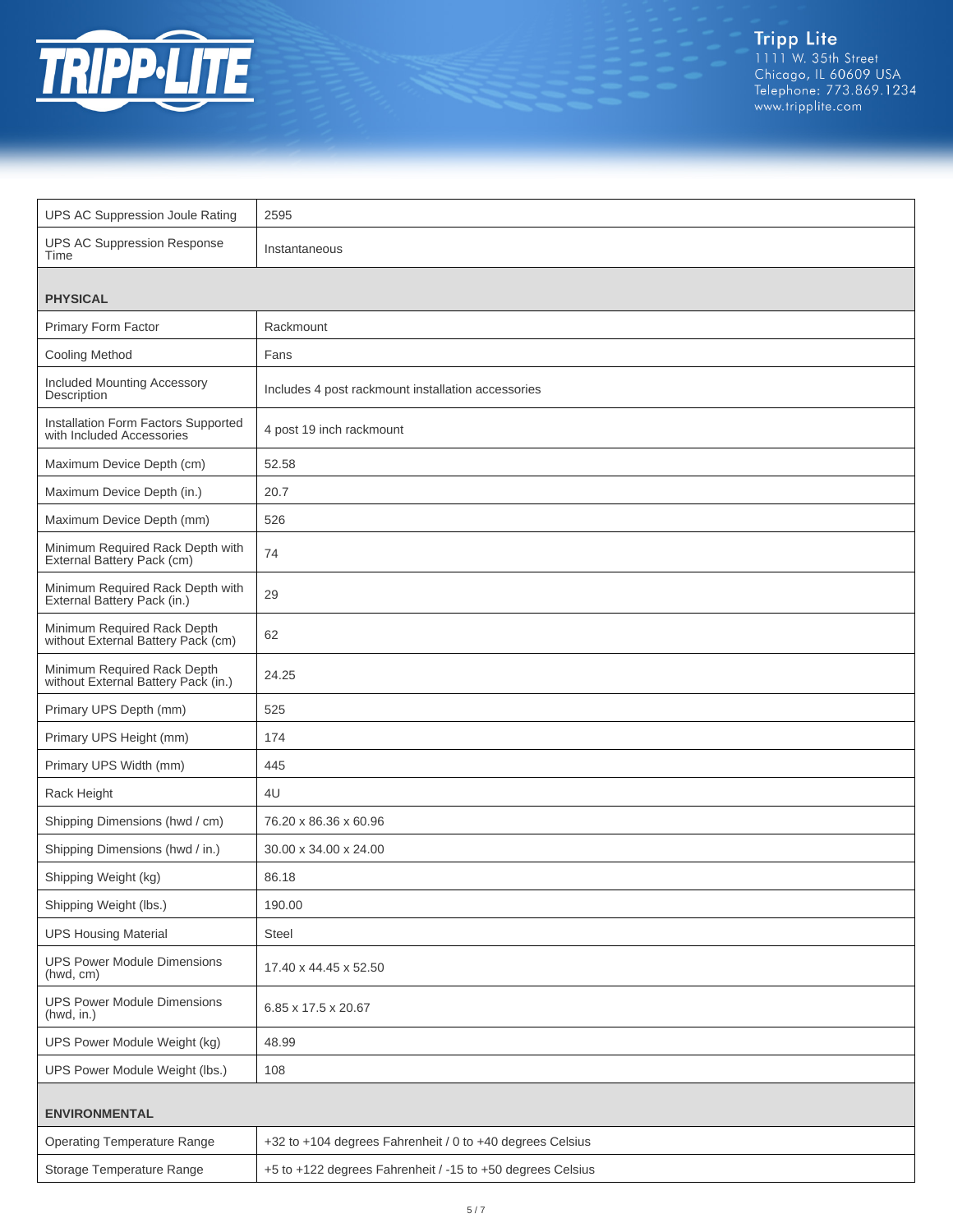

| 0 to 95%, non-condensing                                                                                                                                                                                                                                                                                                                                                                                                                                                                                                                                                              |  |  |
|---------------------------------------------------------------------------------------------------------------------------------------------------------------------------------------------------------------------------------------------------------------------------------------------------------------------------------------------------------------------------------------------------------------------------------------------------------------------------------------------------------------------------------------------------------------------------------------|--|--|
|                                                                                                                                                                                                                                                                                                                                                                                                                                                                                                                                                                                       |  |  |
| 1767                                                                                                                                                                                                                                                                                                                                                                                                                                                                                                                                                                                  |  |  |
| 768                                                                                                                                                                                                                                                                                                                                                                                                                                                                                                                                                                                   |  |  |
| 2279                                                                                                                                                                                                                                                                                                                                                                                                                                                                                                                                                                                  |  |  |
| 90%                                                                                                                                                                                                                                                                                                                                                                                                                                                                                                                                                                                   |  |  |
| 96%                                                                                                                                                                                                                                                                                                                                                                                                                                                                                                                                                                                   |  |  |
| Up to 6500 ft.                                                                                                                                                                                                                                                                                                                                                                                                                                                                                                                                                                        |  |  |
| 60 dBA at front side 1 meter                                                                                                                                                                                                                                                                                                                                                                                                                                                                                                                                                          |  |  |
| 0-2000m                                                                                                                                                                                                                                                                                                                                                                                                                                                                                                                                                                               |  |  |
|                                                                                                                                                                                                                                                                                                                                                                                                                                                                                                                                                                                       |  |  |
|                                                                                                                                                                                                                                                                                                                                                                                                                                                                                                                                                                                       |  |  |
| SNMPWEBCARD;  : <a class="productLink" href="//www.tripplite.com/Web-Management-Accessory-Card-&lt;br&gt;SmartPro-SmartOnline-UPS-Systems~TLNETCARD">TLNETCARD<br/>c/a&gt; ;  <a <br="" class="productLink">href="//www.tripplite.com/Web-Management-Accessory-Card~WEBCARDLX"&gt;WEBCARDLX</a> ;  <a<br>class="productLink" href="//www.tripplite.com/MODBUS-Management-Accessory-Card-UPS-Remote-Monitoring-<br/>Control~MODBUSCARD"&gt;MODBUSCARD</a<br></a> ; <a <br="" class="productLink">href="//www.tripplite.com/Programmable-Relay-I-O-Card~RELAYIOCARD"&gt;RELAYIOCARD</a> |  |  |
| Additional contact closure support with optional RELAYIOCARD and RELAYIOMINI interface cards. RELAYIOMINI<br>installation requires removal of panel containing USB ports                                                                                                                                                                                                                                                                                                                                                                                                              |  |  |
| For local monitoring via the UPS's built-in communication ports, download PowerAlert Local software at<br>https://www.tripplite.com/poweralert                                                                                                                                                                                                                                                                                                                                                                                                                                        |  |  |
| USB, DB9 serial and EPO cables included                                                                                                                                                                                                                                                                                                                                                                                                                                                                                                                                               |  |  |
| Yes                                                                                                                                                                                                                                                                                                                                                                                                                                                                                                                                                                                   |  |  |
| Network management card optional                                                                                                                                                                                                                                                                                                                                                                                                                                                                                                                                                      |  |  |
| DB9 Serial; EPO (emergency power off); Slot for SNMP/Web interface; USB (HID enabled)                                                                                                                                                                                                                                                                                                                                                                                                                                                                                                 |  |  |
|                                                                                                                                                                                                                                                                                                                                                                                                                                                                                                                                                                                       |  |  |
|                                                                                                                                                                                                                                                                                                                                                                                                                                                                                                                                                                                       |  |  |
| No transfer time (0 ms.) in online, double-conversion mode                                                                                                                                                                                                                                                                                                                                                                                                                                                                                                                            |  |  |
| 8 ms. typical power failure response in optional economy mode                                                                                                                                                                                                                                                                                                                                                                                                                                                                                                                         |  |  |
| 156V (full load) / 100V (50% load or less, derates linearly)                                                                                                                                                                                                                                                                                                                                                                                                                                                                                                                          |  |  |
| 280V (full load) / 300V (90% load or less)                                                                                                                                                                                                                                                                                                                                                                                                                                                                                                                                            |  |  |
| <b>FEATURES &amp; SPECIFICATIONS</b>                                                                                                                                                                                                                                                                                                                                                                                                                                                                                                                                                  |  |  |
| Cold-start operation supported                                                                                                                                                                                                                                                                                                                                                                                                                                                                                                                                                        |  |  |
| Auto Probe Monitoring (requires WEBCARDLX); Automatic inverter bypass; Expandable battery backup; Hot<br>swappable batteries; Hot swappable UPS power module; Manual bypass switch; On-Line/Double-Conversion;<br>Remote management; Sine wave output; Surge/noise protection; Zero transfer time                                                                                                                                                                                                                                                                                     |  |  |
|                                                                                                                                                                                                                                                                                                                                                                                                                                                                                                                                                                                       |  |  |